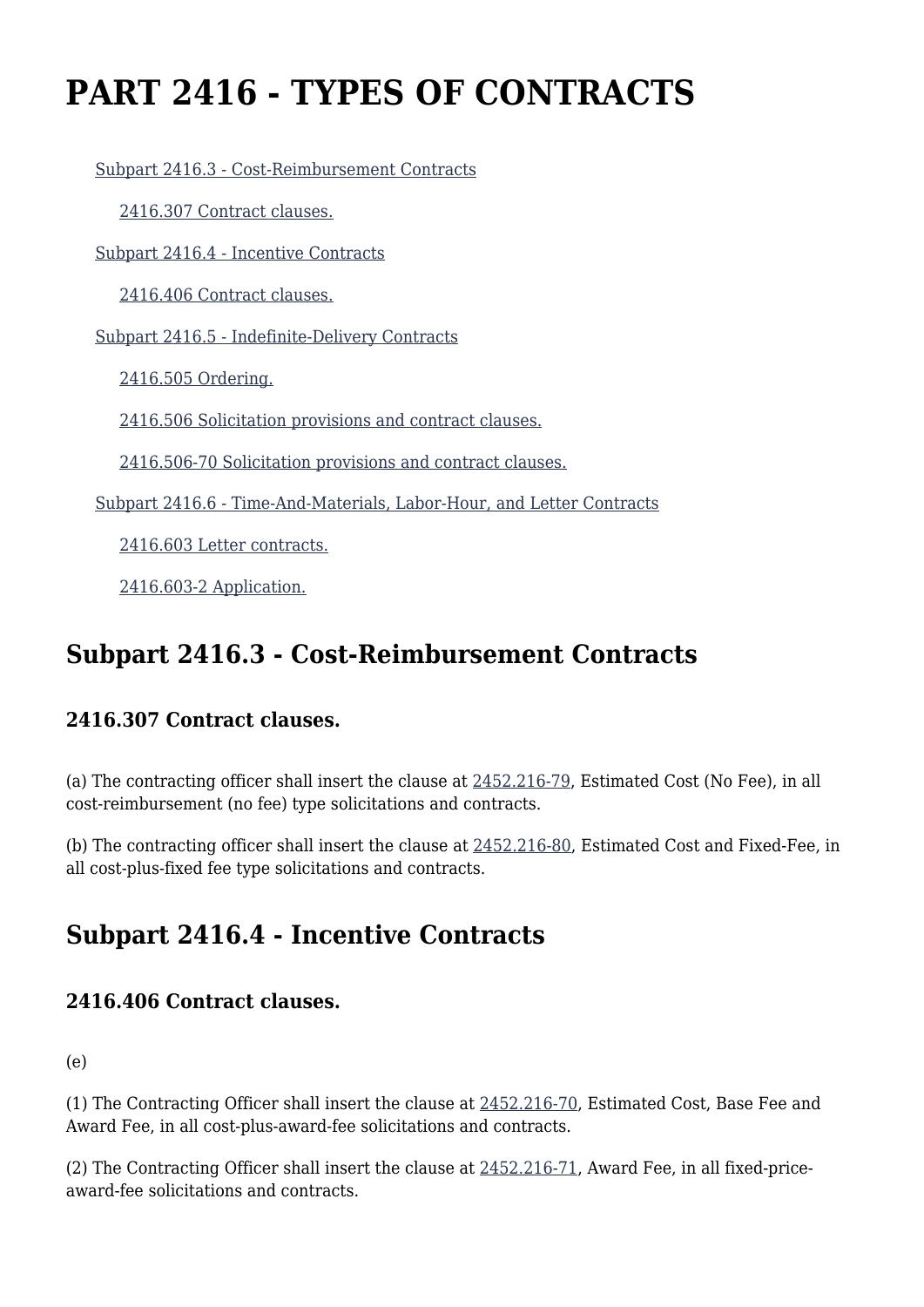(3) The Contracting Officer shall insert the clauses at [2452.216-72](https://origin-www.acquisition.gov/%5Brp:link:hudar-part-2452%5D#Section_2452_216_72_T48_60955371112), Determination of Award Fee Earned, [2452.216-73](https://origin-www.acquisition.gov/%5Brp:link:hudar-part-2452%5D#Section_2452_216_73_T48_60955371113), Performance Evaluation Plan, and [2452.216-74](https://origin-www.acquisition.gov/%5Brp:link:hudar-part-2452%5D#Section_2452_216_74_T48_60955371114), Distribution of Award Fee, in all award-fee solicitations and contracts. The Contracting Officer may modify the clauses to meet individual situations, and any clause or specific requirement therein may be deleted when it is not applicable to a given contract. When including the clause at [2452.216-74,](https://origin-www.acquisition.gov/%5Brp:link:hudar-part-2452%5D#Section_2452_216_74_T48_60955371114) Distribution of Award Fee, in cost-plus-award-fee contracts, the Contracting Officer shall use the clause with its Alternate I.

(4) When including the clauses at [2452.216-70](https://origin-www.acquisition.gov/%5Brp:link:hudar-part-2452%5D#Section_2452_216_70_T48_60955371110), Estimated Cost, Base Fee and Award Fee, and [2452.216-71](https://origin-www.acquisition.gov/%5Brp:link:hudar-part-2452%5D#Section_2452_216_71_T48_60955371111) Award Fee, in indefinite-delivery solicitations and contracts under which all supplies or services will be obtained by issuance of task or delivery orders, the Contracting Officer shall substitute the word "order" for the word "contract."

# **Subpart 2416.5 - Indefinite-Delivery Contracts**

# **2416.505 Ordering.**

(a) The contracting officer shall be the ordering official for all task orders except as provided for herein. The contracting officer may designate an ordering official when orders are to be placed on a firm fixed-price basis, the prices of the specific services or supplies to be provided under the order are set forth in the contract, and there is no negotiation of order terms. The contracting officer shall not designate ordering officials:

(1) For contracts for services where prices are not tied to delivery of a completed service;

(2) For any contracts where discounts need to be negotiated; or

(3) In any other circumstances where adjustment of contract price or any other terms and conditions is necessary.

(b)(6) The Departmental competition advocate also serves as the Departmental task and delivery order ombudsman in accordance with FAR 16.505(b)(6). In addition to the duties set forth at FAR 16.505(b)(6), the ombudsman shall recommend any corrective action regarding affording fair opportunity to contractors to compete for orders to the responsible contracting officer.

## **2416.506 Solicitation provisions and contract clauses.**

## **2416.506-70 Solicitation provisions and contract clauses.**

(a) *Unpriced task orders.* The Contracting Officer shall insert the clause at [2452.216-75,](https://origin-www.acquisition.gov/%5Brp:link:hudar-part-2452%5D#Section_2452_216_75_T48_60955371115) Unpriced Task Orders, in contracts in which task orders are individually negotiated and when there may be a need to issue unpriced task orders. The Contracting Officer shall ensure that the cost of the work authorized by any unpriced task order is not in excess of the funds available for the order. The Contracting Officer shall establish the time period for the definitization of each unpriced order and insert the anticipated date of definitization in the clause. The HCA shall approve periods that exceed 180 days.

(b) *Minimum and maximum quantities or amounts for order.* The contracting officer shall insert a